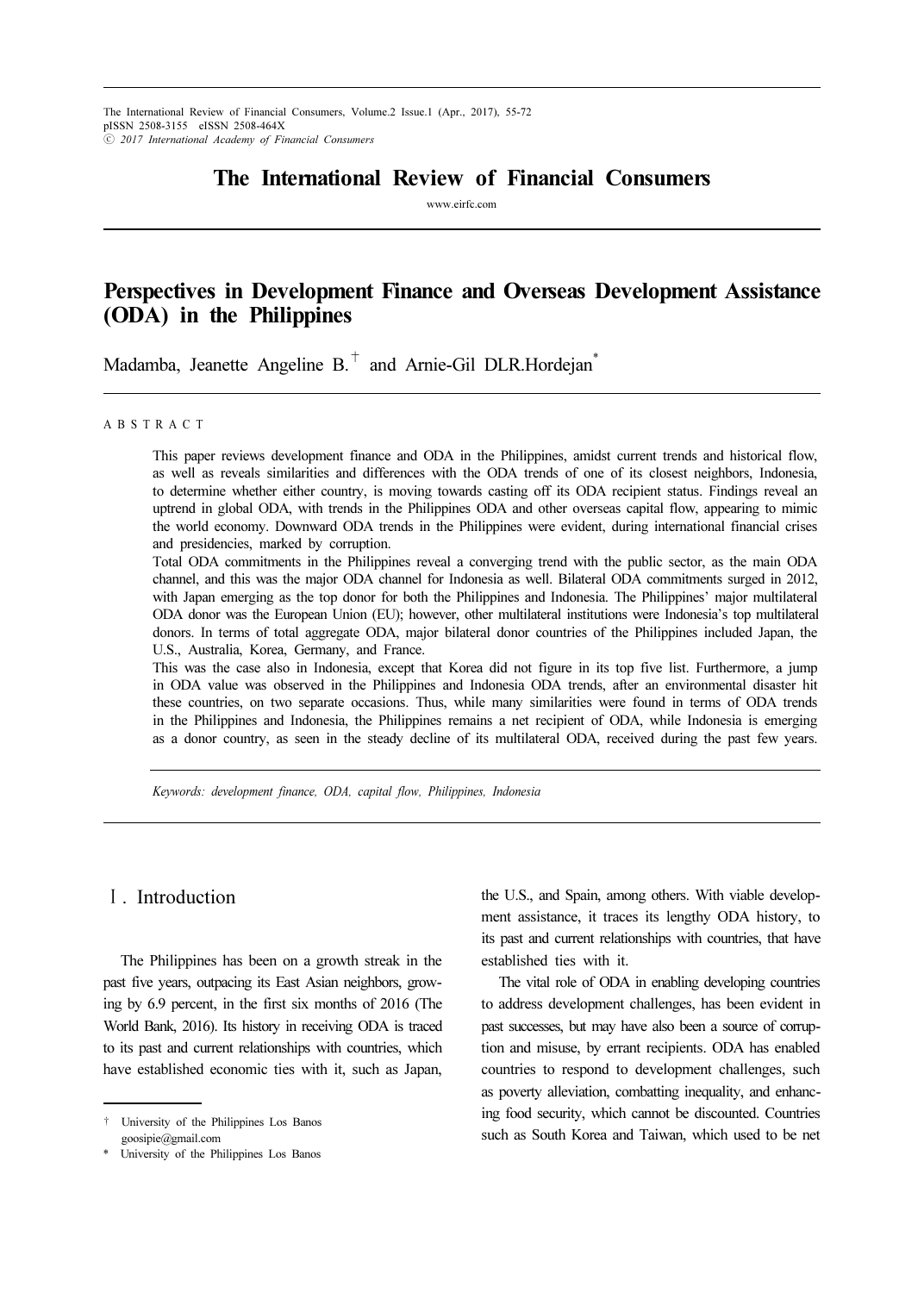recipients of ODA, have become donor countries as well. What about the Philippines, and Indonesia? Can both countries mirror South Korea, and Taiwan? What is the current state of development finance and ODA, in the Philippines? How do its ODA trends compare, to those of Indonesia?

This paper reviews ODA trends in the Philippines, and compares these trends with those in Indonesia, to ascertain whether these countries are veering towards donor country status, or remaining ODA recipients. Therefore, it is organized as follows. Section II examines evolving trends in global development finance. Section III presents a historical overview of the Philippines ODA, Section IV compares ODA trends in the Philippines, with those of Indonesia, and Section V presents concluding notes.

# Ⅱ. Evolving Trends in Development Finance

Since the Bretton Woods Institutions, and the United Nations system were established, overseas development assistance (ODA) has grown steadily, and played a lead role as a source of external capital, for economic growth and development, in underdeveloped countries around

the world (Amerasinghe & Espejo, 2006). When the Millennium Declaration in 2000 was adopted, much of the economic growth of emerging market and developing countries, outpaced those of countries categorized as advanced economies, although the past three years reveal a closing of this gap (Figure 1). In addition, on the average, from 2000-2015 annual GDP, constant growth in advanced economies was 1.80 percent, while emerging market and developing economies grew on the average by 5.9 percent.

The global community responding to the challenges in poverty, inequality, food security, conflict, and natural disasters, has made impressive progress in achieving some of the Millennium Development Goals (MDGs). In the context of growth gaps between the two group economies, global poverty decreased significantly, and the poverty reduction target of MDG 1 was achieved ahead of schedule. Evidence of meeting these social challenges, is the marked growth of ODA for most of the last 50 years (Figure 2), which by 2006-2007, rapidly increased because of high levels of debt relief, while its decline in 2011-2012, was in the wake of global financial crises.

This unprecedented international agreement pursued global progress, through a developmental agenda, and emerging from post-2015, a more holistic, yet broader vision, was developed. Furthermore, in September 2015, the United Nations member states were convened, for



Figure 1. Annual Gross Domestic Product (current) – Growth Rates Source of Basic Data: IMF World Economic Outlook, April 2016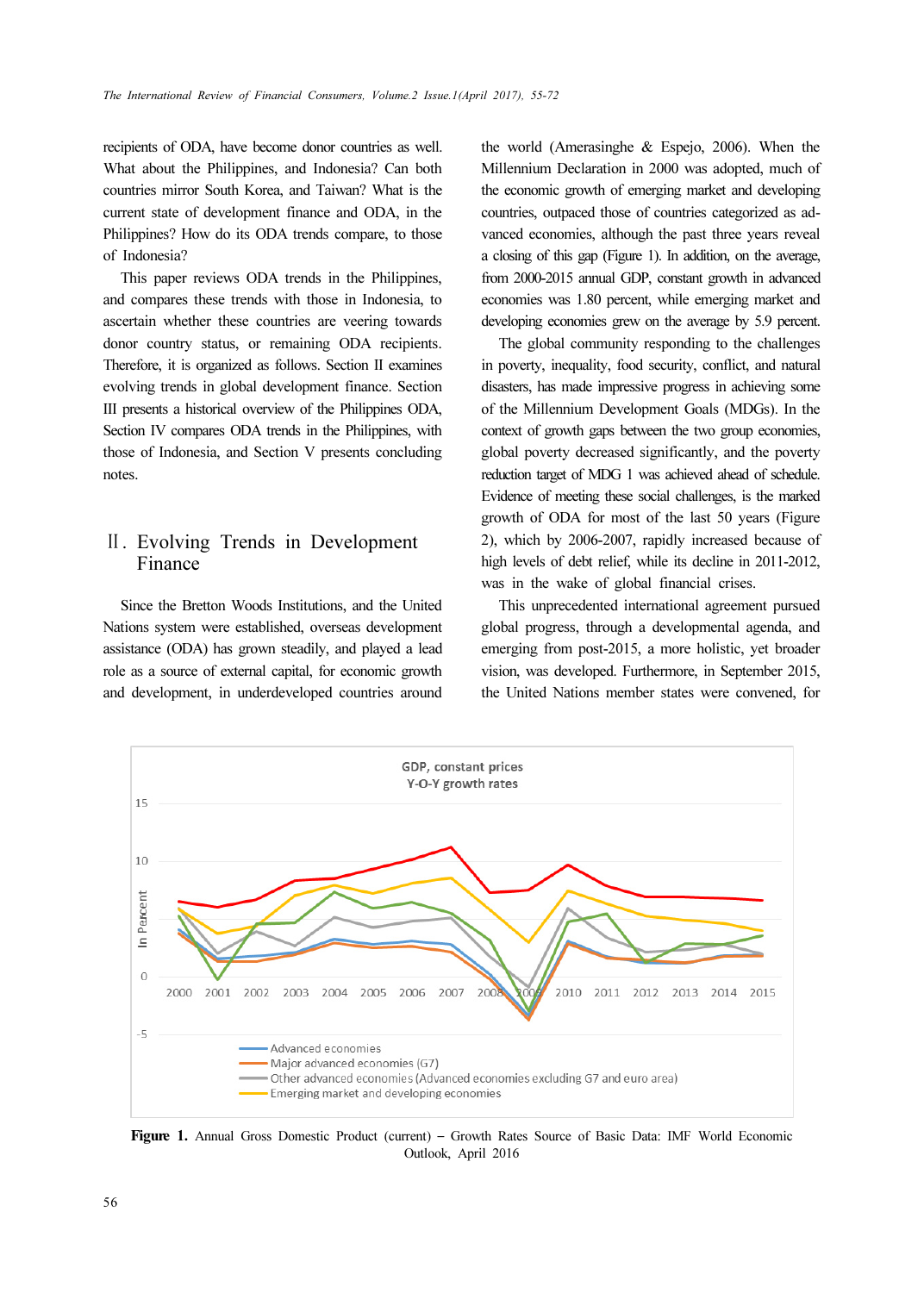

Figure 2. Historical Total ODA – Donors to Developing Countries Source of Basic Data: OECD.stat

a special General Assembly summit, to introduce a new global agenda. The intention was to mobilize a fully inclusive global partnership of state and non-state sectors, to achieve a set of Sustainable Development Goals (SDGs), that will supersede the Millennium Development Goals (Tomlinson, 2014).

In the UN-led published report by Strawson et al. (n.d.) titled, Improving ODA Allocation for a Post-2015 World, these three paradigm shifts from the MDGs, to the emerging post-2015 development agenda, are significantly relevant, to the question of allocating ODA:

1. From halving poverty, to ending poverty everywhere. Poverty reduction was achieved ahead of schedule in 2010. The Open Working Group on Sustainable Development Goals of the United Nations General Assembly, has set an ambitious vision for ending poverty, as the primary goal of the global agenda for the next 15 years.

(See https://sustainabledevelopment.un.org/owg.html)

2. From an ODA-led agenda, to an all resources agenda. Because of the emphasis on basic social needs, external financing for the MDGs was focused on ODA. While ODA is critical in providing direct support to basic social services, many of its roles are evolving, from driving change, to mobilizing and establishing partnerships with other resources, that can support implementation.

3. From the sustainability and development agendas, to a unified and universal post-2015 sustainable development agenda.

The post-2015 development agenda was developed to bridge the sustainable and development agendas into a single vision, which to date has largely evolved separately, from each other.

Other ODA initiatives involved its modernization, and new measures (Tomlinson, 2014). Currently, there are three proposals for modernizing ODA, developed by the Development Co-operation Directorate (DCD) for the DAC members, namely: 1.) Focused ODA - which is to streamline the reporting contributions by removing donor-centric costs (refugees and students, among others), and concentrating on real expenditures incurred by a donor; 2.) New ODA – which will include only the "grant equivalent" of loans, to consider the cost of borrowing, and country risk; and 3.) Updated ODA – a risk adjusted discount rate will be used, to assess gross amounts of concessional loans, as well as flow mobilized by ODA. The new proposed measure is the "Total Official Support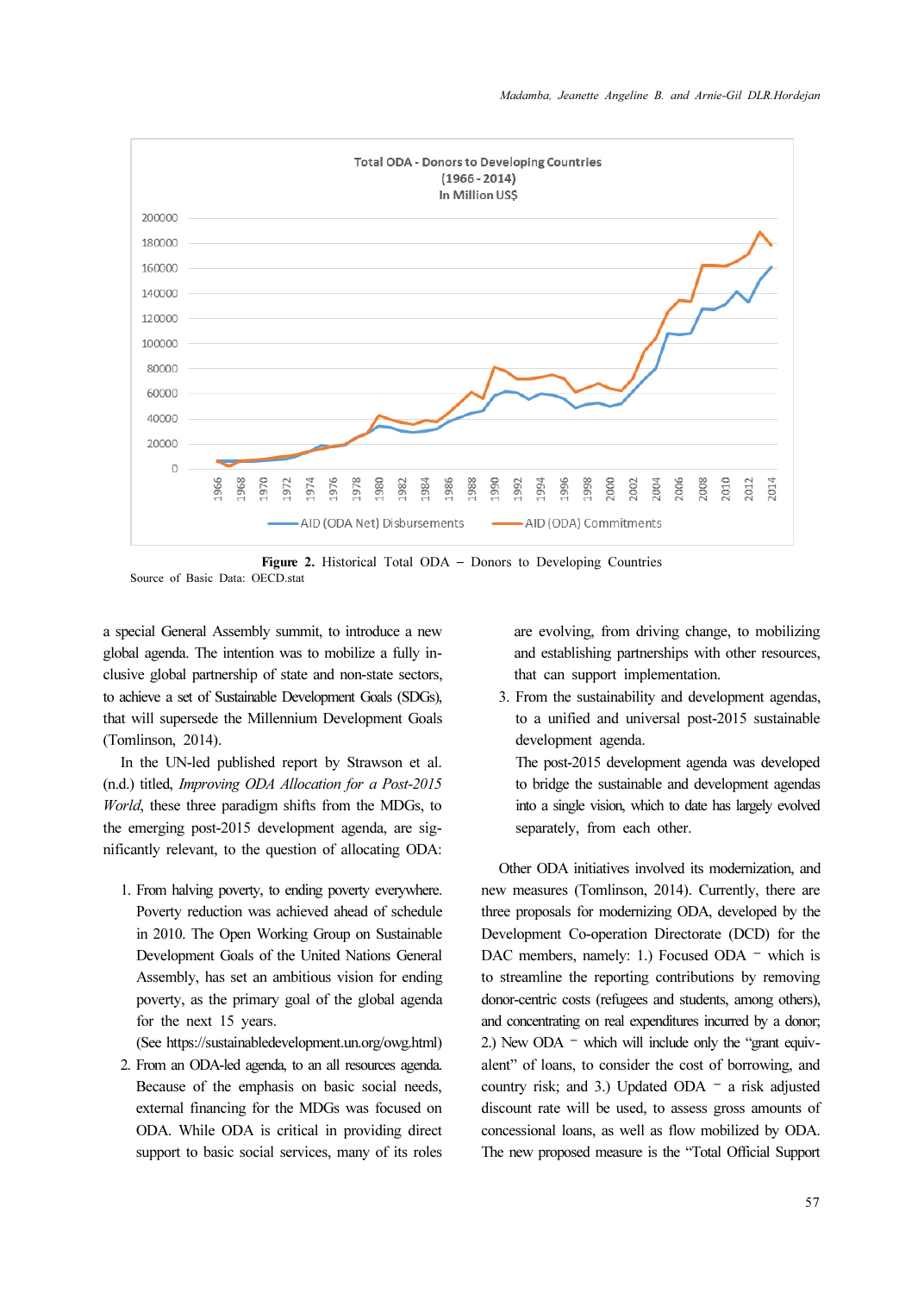for Development," which should provide clear norms and standards, for the transparent inclusion of finance, based on demonstrable outcomes of future SDGs.

# Ⅲ. Historical Flow of ODF/ODA to the Philippines

### A. Overview of Datasets and Definitions

The considerable amount of raw data that is used in this study, has been sourced mostly from the Organization for Economic Co-operation and Development (OECD), particularly from OECD.stat, which is the statistical online platform of the OECD, of which users can search and access OECD's statistical databases. Data sets representing the developmental capital inflow to the Philippines used in this study, are sourced from statistical data of the Development Assistance Committee (DAC) of the OECD.

#### B. Development Capital Inflow in the Philippines

A historical overview of development capital in the country, reveals that it continues to be dominated by private sector flow (Figure 3), which reveal marked increase and decline, particularly during specific presidencies. Private sector flow flourished during the Ramos administration (June 30, 1992-June 30, 1998), the Macapagal-Arroyo administration (2001-2008) and the Benigno Aquino III administration June 30, 2010-June 30, 2016 (note that Figure 3 only includes the period until 2014, based on available data).

The marked decline of flow during the period from 2000-2003, appears to highlight international investor response, to the Estrada administration's reaction to corruption allegations, that could have damaging effects on their investment, while 2008 outflow, reflects the effects of the global financial crises, and 2012 Euro-Greek crises.

Capital flow for ODA disbursements increased 2011-2014. However, a proportional decline seemed to prevail, in terms of ODA commitments. This can be attributed mostly to government adoption of a combined strategy of pre-paying debts, reducing reliance on ODA, and optimizing the foreign-domestic borrowing mix, given the prevailing low interest rates in the financial market (Llanto, Navarro and Ortiz, 2015).

A review of this observation can be seen, through the comparative line graphs of Total Official Development Assistance vs. ODA commitments, which by 2014, seem to be converging (Figure 4).



Figure 3. Development Capital Inflow to the Philippines (1985 to 2014) Source of Basic Data: OECD.stat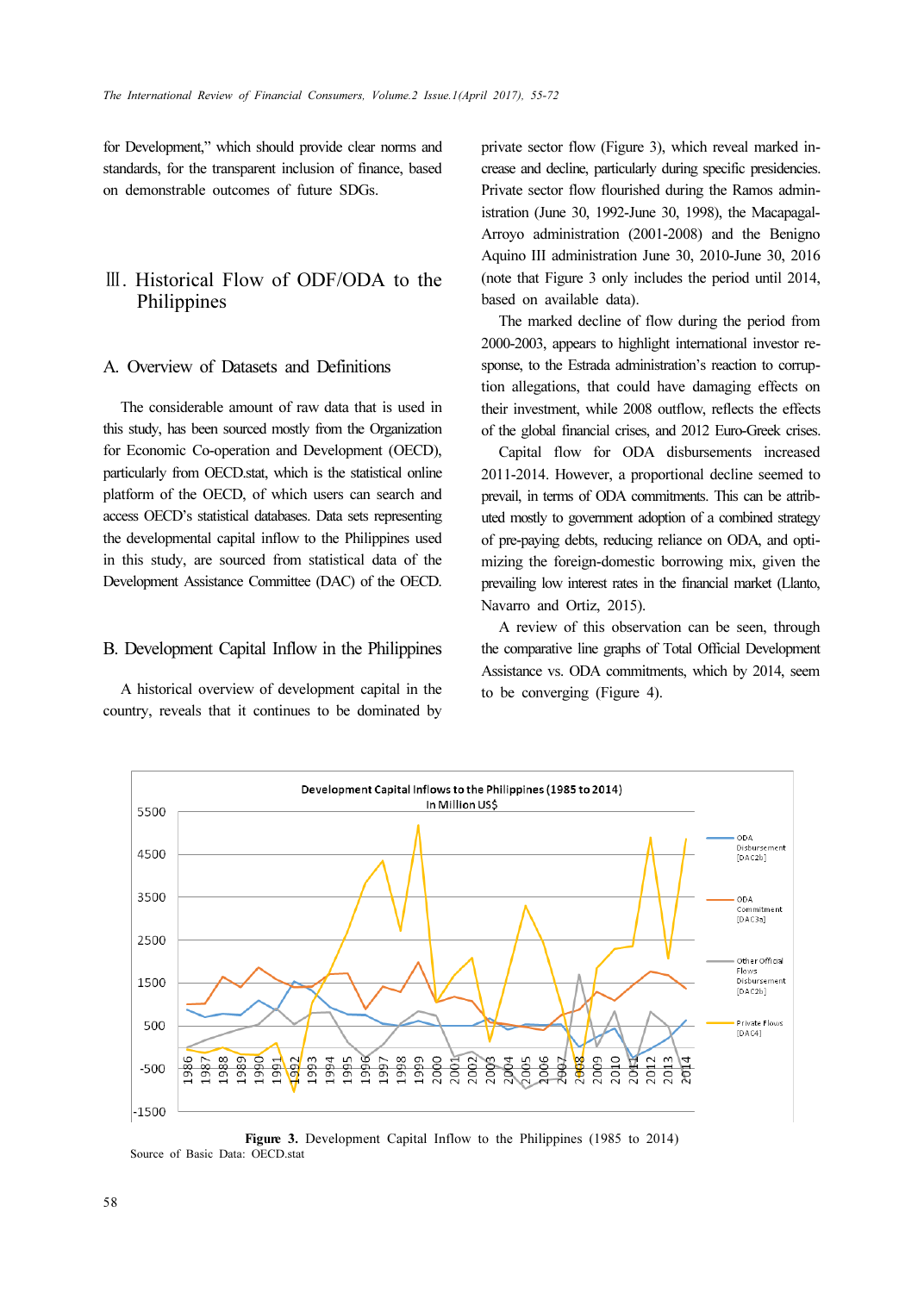

Figure 4. Total ODA vs. ODA Commitments (1960-2014)





Figure 5. Total ODA Commitment by Type of Channel (2006-2014) Source of Basic Data: OECD.stat

### C. Channels of Philippines ODA

The main channel of Philippine Overseas Development Assistance continues come from the public sector, both for ODA commitments, and disbursements (Figures 5 and 6). While Public-Private Partnerships (PPP) was launched in 2010 by the Aquino administration, which focused on key strategies primarily on infrastructure investments, it has not provided significant impact, in shifting to such a channel. However, data for 2015, may provide a nominal increase, since much of the flow was approved, during the latter part of the past administration.

### D. Bilateral ODA Flow

This section provides a broad overview of bilateral aid flow to the Philippines, in which several donors have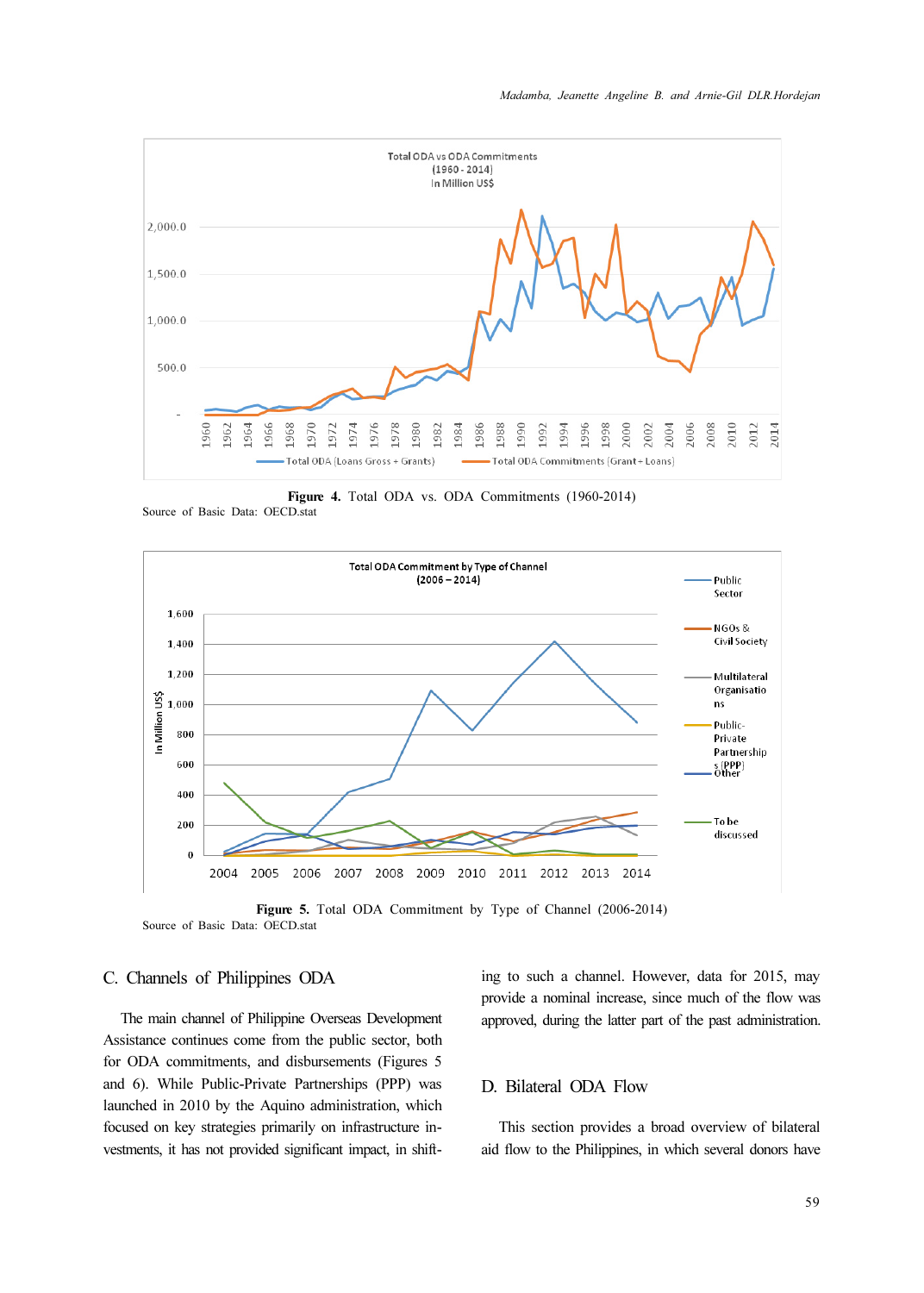

Source of Basic Data: OECD.stat



Figure 7. Bilateral ODA Commitments by Donor Country (2006-2014) Source of Basic Data: OECD.stat

continued to render aid, from 2006-2014 (Figure 7 and 8). Japan prominently leads the bilateral flow landscape in the Philippines, in terms of ODA commitments and disbursements from 2006-2014. Besides the prevailing dominance of Japan as a donor, no other discernible pattern in terms of value, of bilateral ODA commitments of other donor countries to the Philippines, is seen in Figure 7. However, relative to bilateral ODA disbursements besides

Japan, the U.S. and the Netherlands, appear to match each other, during the years relative to funds flowing into the Philippines.

### E. Multilateral ODA Flow

Relative to multilateral ODA flow, historically, major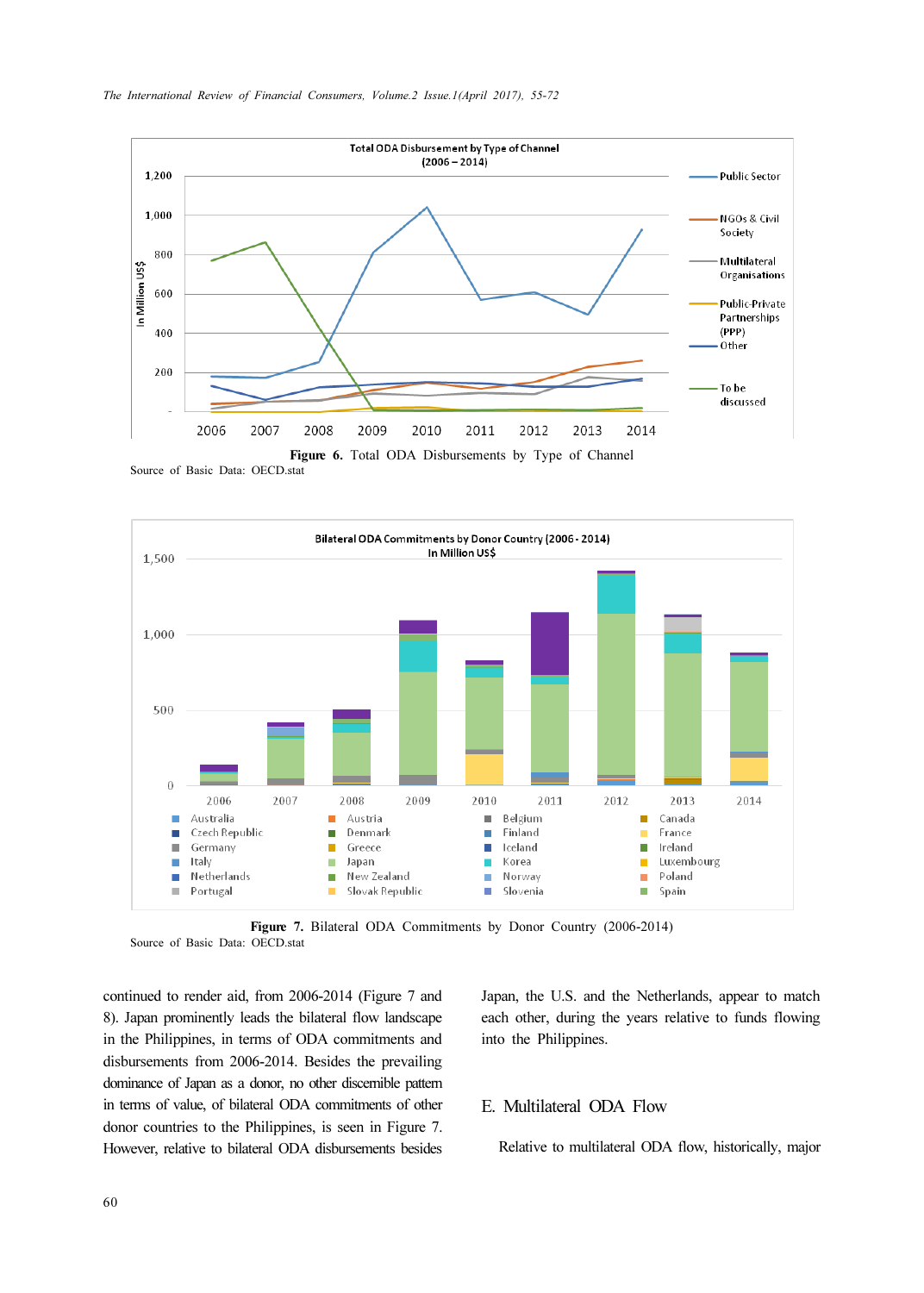

Figure 8. Bilateral ODA Disbursements by Donor Country (2006-2014) Source of Basic Data: OECD.stat



Figure 9. Multilateral ODA Commitments by Donor (2006-2014)

Source of Basic Data: OECD.stat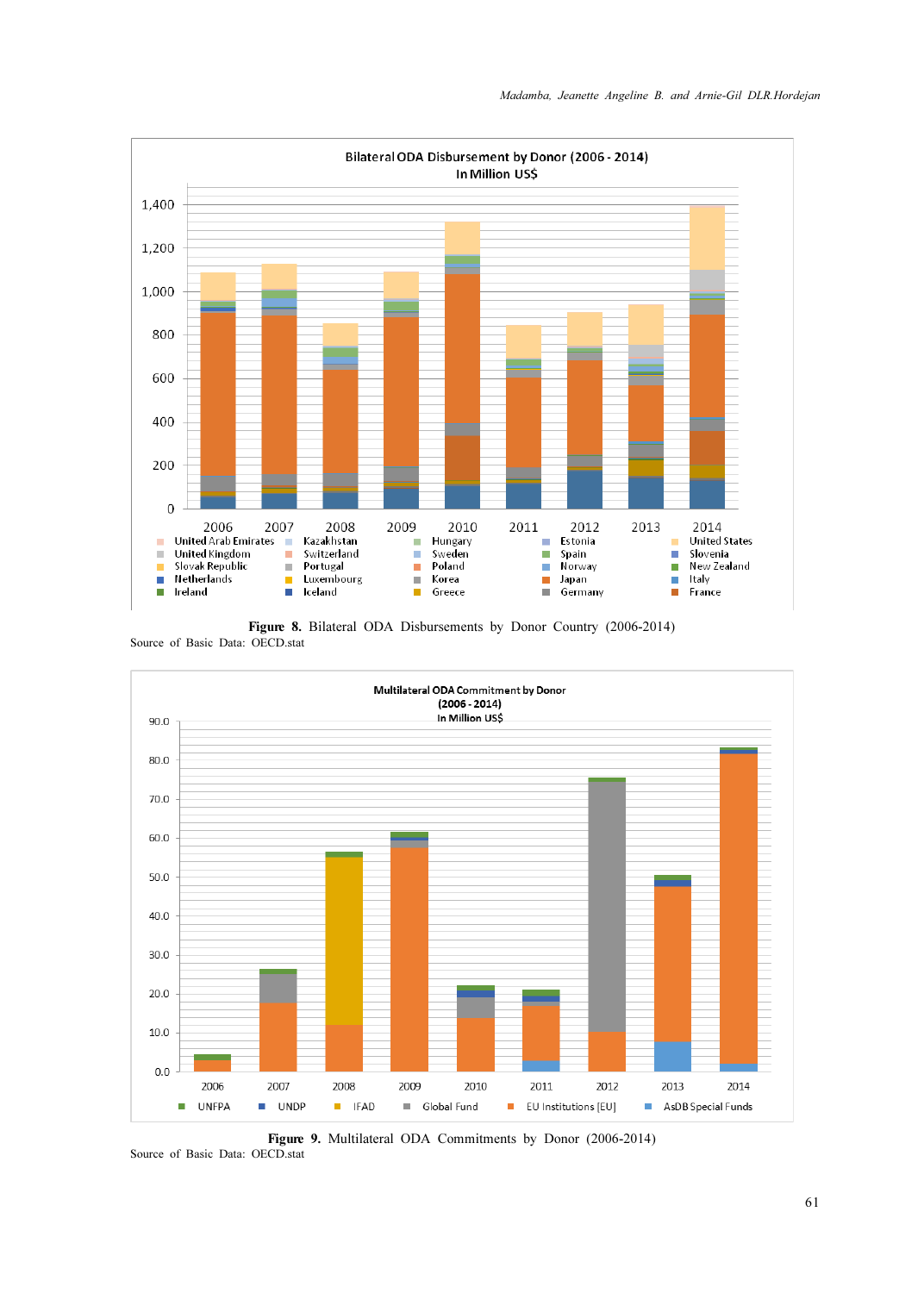



Figure 10. Multilateral ODA Disbursements by Donor (2006-2014) Source of Basic Data: OECD.stat



Figure 11. Total Aggregate ODA Disbursements by Top 10 Donors Source of Basic Data: OECD.stat

multilateral donors have functioned as creditors or banks, not donors, by lending money at non-concessional interest rates. For the period presented in Figure 9 and 10, for ODA commitments and disbursements, the EU was a consistent donor, as was the United Nations Population Fund(UNFPA). The EU was the major multilateral donor to the Philippines, but only in recent years beginning in 2013, while the UNFPA maintained its steady, modest contribution, among the top six multilateral donors. Various institutions were reported to contribute to ODA commitments, while several institutions such as the Global Fund, were donating substantially, under ODA disbursements.

## F. Total Aggregate Bilateral ODA: Top 10 Donor **Countries**

On an aggregated level covering 2006-2014, as seen in Figures 11 and 12, Japan dominated aid flow by commitment and disbursement, which reflects its continuing role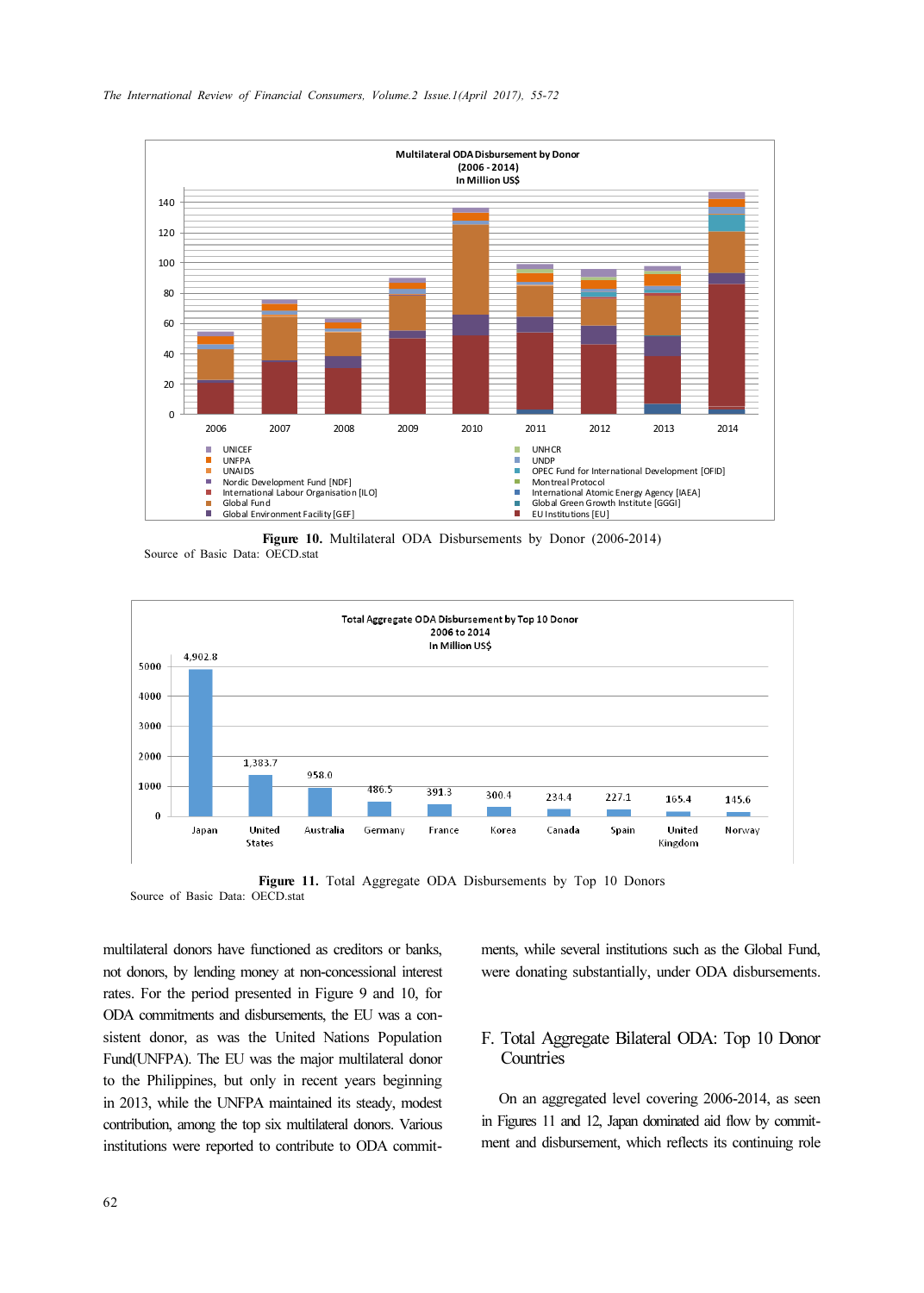

Figure 12. Total Aggregate ODA Commitments by Top 10 Donors Source of Basic Data: OECD stat

as a regional leader. Not surprisingly, the Philippines' closest strategic and economic partner – the U.S., is second, while another Asia-Pacific leader – Australia, is third. Interestingly, for the eight-year reference period, South Korea has emerged as the fourth major donor, for ODA commitments, followed by Germany, which is ranked fourth, in terms of ODA disbursements. Other donor countries in the top 10 included France, Canada, Norway, and Spain.

What can readily be concluded in this ranking, is the continuing efforts of these countries to foster strategic, business interests, and influence, in the recipient country through aid. ODA by sector is defined, as the distribution of bilateral ODA commitments by economic sector. It does not refer to the type of goods or services provided. The body of data represents aggregates of individual projects, notified under the Creditor Reporting System, supplemented with reporting on the sectoral distribution of technical co-operation, and on disbursements of food and emergency aid. This indicator is measured in millions of USD (U.S. dollars) at prevailing prices, using 2014 as the base year.

## G. The Role of the National Economic and Development Authority (NEDA)

NEDA is the Philippine government agency, tasked with formulating and implementing development plans, pursuant to national development goals. In 2015, NEDA assisted in formulating "structural reforms for sustainable and inclusive growth: a) Passage of the Fair Competition Act and Cabotage Law; b) Sound fiscal management; c) Strong governance and anti-corruption agenda; d) Increased investment in basic education; and e) Widespread implementation of the Pantawid Pamilya Program, or the Conditional Cash Transfer Program, among others" (NEDA Annual Report, 2015). Among the tasks which NEDA performs is program and project appraisal, to ensure alignment with the Philippine Development Plan (NEDA Annual Report, 2015).

#### 1. Philippine ODA Portfolio Review

According to NEDA (2013), the country's ODA portfolio at the end of 2013, was \$12.05 billion (USD), comprised of 77 loans worth \$9.09 billion (USD), and 503 grants totaling \$2.97 billion (USD). The Japan International Cooperation Agency (JICA) is the major source of loans (\$3.23 billion USD), accounting for 35.5 percent of ODA loans in 2013, while the World Bank and the Asian Development Bank(ADB) provided ODA loans totaling \$2.34 billion USD (25.7 percent) and \$1.64 billion USD (18 percent), respectively.

Australia was the top donor in terms of ODA grants, providing the Philippines with \$891.29 million USDA (30.06 percent) worth of grants in 2013, while the U.S. was a close second (through the USAID and Millenium Challenge Corporation), releasing grants totaling \$875.33 million USD (29.52 percent). The UN System ranked third in grant provision, with \$407.27 million USD (13.73 percent).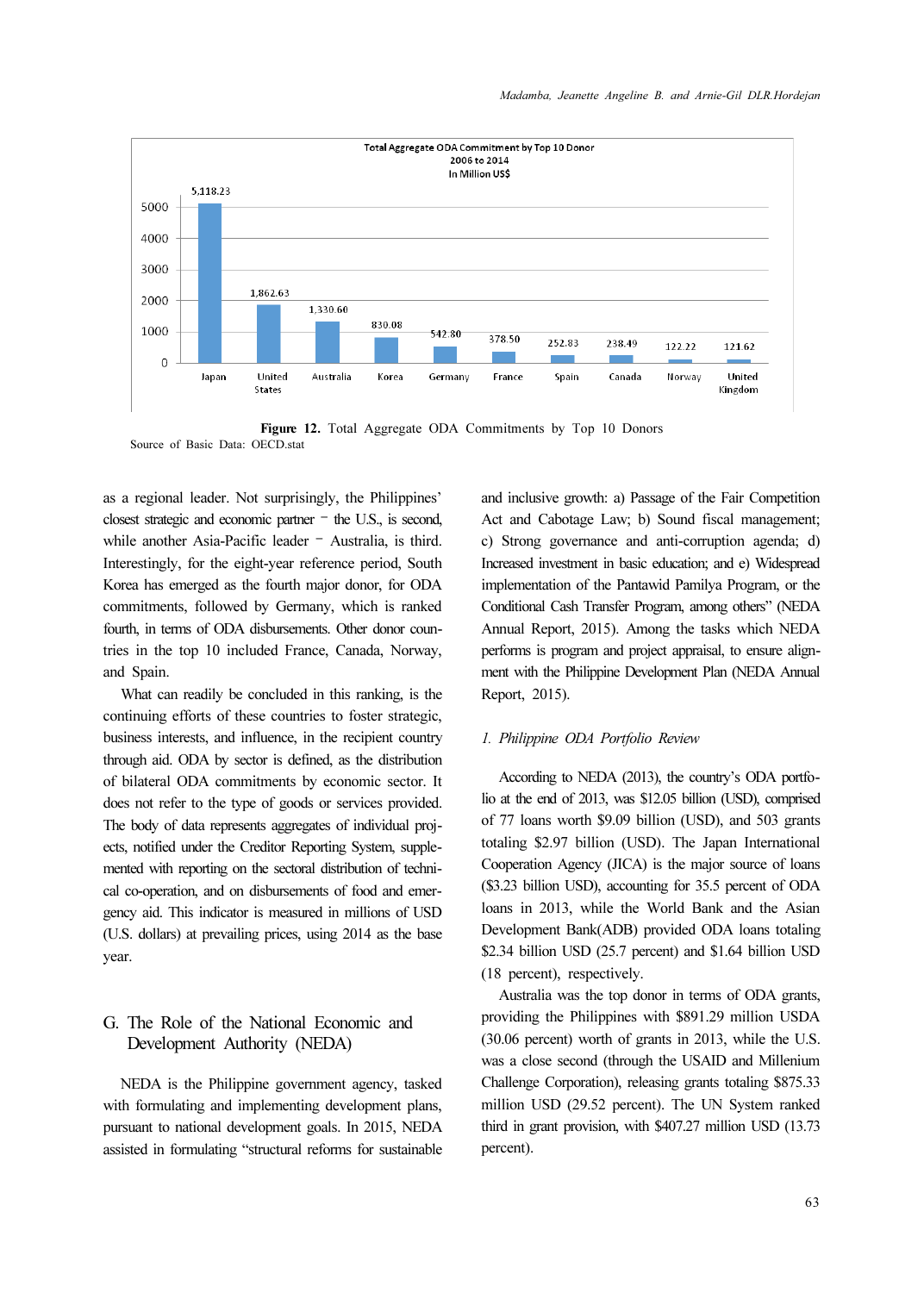In terms of sector, infrastructure accounted for the largest ODA share in terms of loans at 57 percent, followed by agriculture, agrarian reform and natural resources (15 percent), and government and institutions development (14 percent). Social reform and community development was the top recipient in terms of ODA grants, comprising 51.8 percent of total grants (NEDA, 2013).

As of 2014, the NEDA reported that the country's ODA portfolio was \$14.37 billion (USDA), consisting of of 76 loans worth \$11.18 billion (USDA) and 449 grants totaling \$3.19 billion (USDA). Compared to 2013, total ODA in 2014 increased by 19 percent. The World Bank became the major source of loans (\$4.45 billion USDA), accounting for 39.8 percent of ODA loans in 2014, while JICA and ADB provided ODA loans totaling \$3.16 billion USDA (28.3 percent) and \$2.23 billion USDA (20 percent), respectively.

The U.S. was the top donor in terms of ODA grants, providing the Philippines with \$1148.6 million USDA (36.1 percent) worth of grants in 2014, while the UN System provided grants totaling \$608.5 million USDA (19.1 percent). Australia was number three, releasing

|  | Table 1. Approved New Projects by the NEDA Board in 2015 |  |  |  |  |
|--|----------------------------------------------------------|--|--|--|--|
|  |                                                          |  |  |  |  |

|    | <b>PROJECT TITLE</b>                                                                                                |             | PROPONENT AGENCY TOTAL PROJECT COST (in PHP M) FUNDING SOURCE |                           |
|----|---------------------------------------------------------------------------------------------------------------------|-------------|---------------------------------------------------------------|---------------------------|
| 1  | <b>Integrated Marine Environment Monitoring</b><br>System (PHILO Project Phase 2)                                   | DA          | 1,675.89 ODA                                                  |                           |
|    | 2 Access to Sustainable Energy Program                                                                              | <b>DOE</b>  | 4,891.42 ODA                                                  |                           |
| 3  | <b>Bureau of Fire Protection Capability Building</b><br>Program, Phase II                                           | <b>DILG</b> | 1,426.36 ODA                                                  |                           |
| 4  | Metro Manila Priority Bridges Seismic<br><b>Improvement Project</b>                                                 | <b>DPWH</b> | 4,290.42 ODA                                                  |                           |
|    | 5 Davao City Bypass Construction Project                                                                            | <b>DPWH</b> | 16,814.69 ODA/LFP                                             |                           |
|    | 6 Panguil Bay Bridge Project                                                                                        | <b>DPWH</b> | 5,086.71 ODA                                                  |                           |
| 7  | Tarlac- Pangasinan-La Union Expressway (TPlex)<br>Project(Ultimate Stage)                                           | <b>DPWH</b> | 24,303.00 PPP                                                 |                           |
|    | 8 Laguna Lakeshore Expressway - Dike Project                                                                        | <b>DPWH</b> | 122,811.12 PPP                                                |                           |
|    | Proposed Restructuring of the World Bank-<br>9 funded National Roads Improvement and<br>Management Program Phase II | <b>DPWH</b> | 28,943.34 ODA                                                 |                           |
| 10 | North-South Commuter Railway (NSCR) Project,<br>Phase I                                                             | <b>DOTC</b> | 117,304.40 ODA                                                |                           |
|    | 11 Naga Airport Development Project                                                                                 | <b>DOTC</b> |                                                               | 3,532.90 Local Financing  |
| 12 | Clark International Airport New Passenger<br><b>Terminal Building Project</b>                                       | <b>DOTC</b> |                                                               | 15,354.48 Local Financing |
| 13 | Light Rail Transit (LRT) Line 2 West Extension<br>Project                                                           | <b>DOTC</b> |                                                               | 10,118.46 Local Financing |
|    | 14 LRT Line 4 Project                                                                                               | DOTC.       | 50,150.00 PPP                                                 |                           |
|    | 15 LRT Line 6 Project                                                                                               | <b>DOTC</b> | 64,710.00 PPP                                                 |                           |
| 16 | North-South Railway Project (NSRP)- South Line                                                                      | DOTC        | 170,699.00 PPP                                                |                           |
| 17 | Manila-Quezon Avenue Bus Rapid Transit (BRT)<br>Project                                                             | <b>DOTC</b> | 4,789.08 ODA                                                  |                           |
| 18 | Harnessing Agribusiness Opportunities Through<br>Robust and Vibrant Entrepreneurship                                | <b>LBP</b>  | 11,426.00 ODA                                                 |                           |
| 19 | Local Government Units Investment Programme<br>(LIP) Supplement 3                                                   | LBP         | 231.21 ODA                                                    |                           |
|    | 20 Agno River Irrigation System Extension Project                                                                   | <b>NIA</b>  |                                                               | 2,629.54 Local Financing  |
|    | 21 Balog Balog Multipurpose Project                                                                                 | <b>NIA</b>  |                                                               | 13,370.00 Local Financing |
| 22 | Civil Registry System Information Technology<br>(Project Phase II under Solicited Mode)                             | <b>PSA</b>  | 1,586.78 PPP                                                  |                           |
|    | 23 Maritime Safety Capability Project Phase II                                                                      | DOTC-PSG    | 4,922.59 ODA                                                  |                           |
|    |                                                                                                                     |             |                                                               |                           |
|    | <b>TOTAL NEW PROJECTS</b>                                                                                           |             | 470,824.44                                                    |                           |

Source: NEDA Annual Report 2015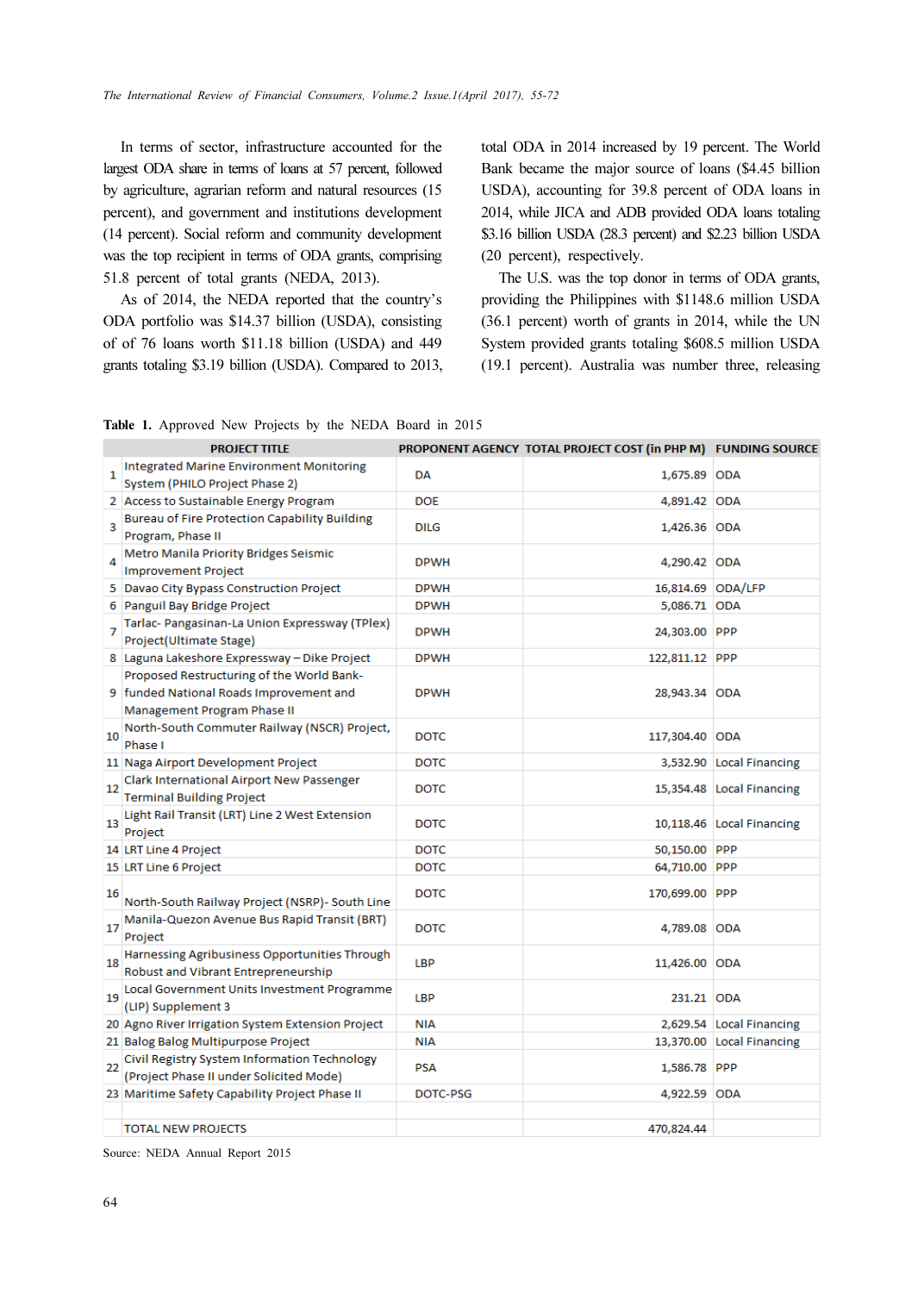| <b>PROJECT TITLE</b>                                                                                                                   |             | PROPONENT AGENCY TOTAL PROJECT COST (in PHP M) FUNDING SOURCE |            |
|----------------------------------------------------------------------------------------------------------------------------------------|-------------|---------------------------------------------------------------|------------|
| Regional Prison Facilities through Public-Private Partnership<br>1 Project                                                             | DOJ         | 50,204.19                                                     | <b>PPP</b> |
| Road Improvement and Institutional Development Project<br>(formerly Road Sector Institutional Development and Investment<br>2 Program) | <b>DPWH</b> | 6.934.68                                                      | <b>ODA</b> |
| 3 Daang Hari SLEX Link Road Project                                                                                                    | <b>DPWH</b> | 2.179.06                                                      | <b>PPP</b> |
| 4 NAIA Expressway Phase II Project                                                                                                     | <b>DPWH</b> | 17,930.53                                                     | <b>PPP</b> |
| 5 NLEX-SLEX Connector Road Project                                                                                                     | <b>DPWH</b> | 23,200.00                                                     | <b>PPP</b> |
| 6 New Centennial Water Source - Kaliwa Dam Project                                                                                     | <b>MWSS</b> | 18,724.00                                                     | <b>PPP</b> |
| <b>TOTAL PROJECT REQUESTS FOR CHANGE</b>                                                                                               |             | 119.172.46                                                    |            |

Table 2. Approved Project Requests for Change in Approval by the NEDA Board in 2015

Source: NEDA Annual Report 2015

grants worth \$587.02 million USDA (18.4 percent). As for the allocation according to sector, infrastructure remained the major recipient of ODA share in terms of loans at 39 percent, followed by social reform and community development (24 percent) and government and institutions development (22 percent).

Social reform and community development likewise, remained the top recipient in terms of ODA grants, comprising 37 percent of total grants (NEDA, 2014). In 2015, the NEDA approved 29 projects which included 23 new projects (12 of which were funded via ODA (accounting for 41 percent of total approved projects), 11 funded by PPP (38 percent), five locally funded, one mixed ODA and LFP financing, and six project requests for change as seen in Tables 1 and 2.

While the major share of such projects (Tables 1 and 2), consisted primarily of infrastructure and transportation development, other major sectors covered by development finance in the Philippines, included agriculture, agrarian reform and natural resources, as well as governance and institutions development.

# Ⅳ. Comparative Trends in ODA: Philippines and Indonesia

The Philippines and one of its closest neighbors, Indonesia, are key players in the ASEAN region, the former is a lower middle country, and the latter, has emerging status as a G20 middle income country. While the Philippines continues to be an active aid shopper in recent years, Indonesia is a distinct country recipient, and donor country. Both countries are the largest archipelagos in the world, and comprise the Malay Archipelago, consisting of Indonesia's 17,000 islands, and the Philippines' 7,000 islands (The Editors of Encyclopedia Britannica, 2012), are vulnerable to environmental disasters, and have diverse regional differences, and development.

While Roman Catholicism is the primary religion in the Philippines, because of its Spanish heritage, the southern Philippines is primarily home to a Muslim population. Indonesia has the world's largest predominantly Muslim population, with significantly more decentralized provinces having strong local autonomy. Moreover, since the Philippines and Indonesia have a similar trend in their respective political history during the 1960s-1980s, an interesting aspect to explore, would be to examine how ODA trends in both countries have been tracking.

Both countries have struggled against prolonged dictatorship rule, which prevailed for decades under Ferdinand Marcos (Philippines), and Muhammad Suharto (Indonesia). This has left deep rifts in the Philippines and Indonesia geopolitics, making these countries vulnerable to corruption, and political patronage. An examination of Figure 13-16 reveal that the public sector continues to be the primary channel for ODA flow, in terms of commitments and disbursements for both countries, but in terms of value, Indonesia leads by approximately 40 percent, most likely because of its larger population, needing basic social services. A wide gap is evident, with respect to the other types of ODA channels, but such gap is closer regarding Indonesia, compared to that of the Philippines. A noticeable trend is the apparent effort made by the Philippines government, to encourage Public-Private Partnerships as a channel. However, this is conspicuously absent regarding Indonesia.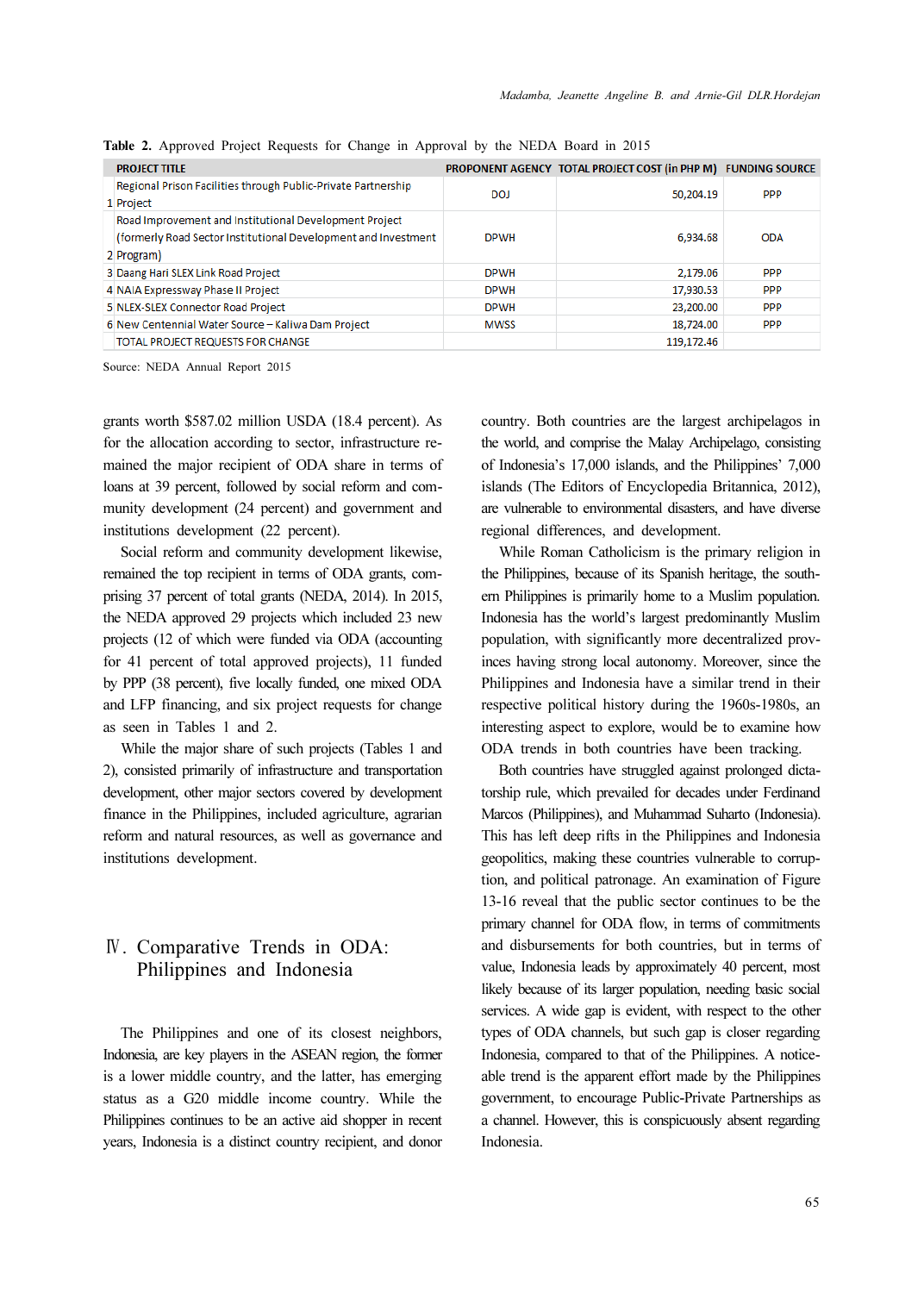

Figure 13. Total ODA Commitments by Type of Channel (Philippines) Source of Basic Data: OECD.stat



Figure 14. Total ODA Commitments by Type of Channel (Indonesia) Source of Basic Data: OECD.stat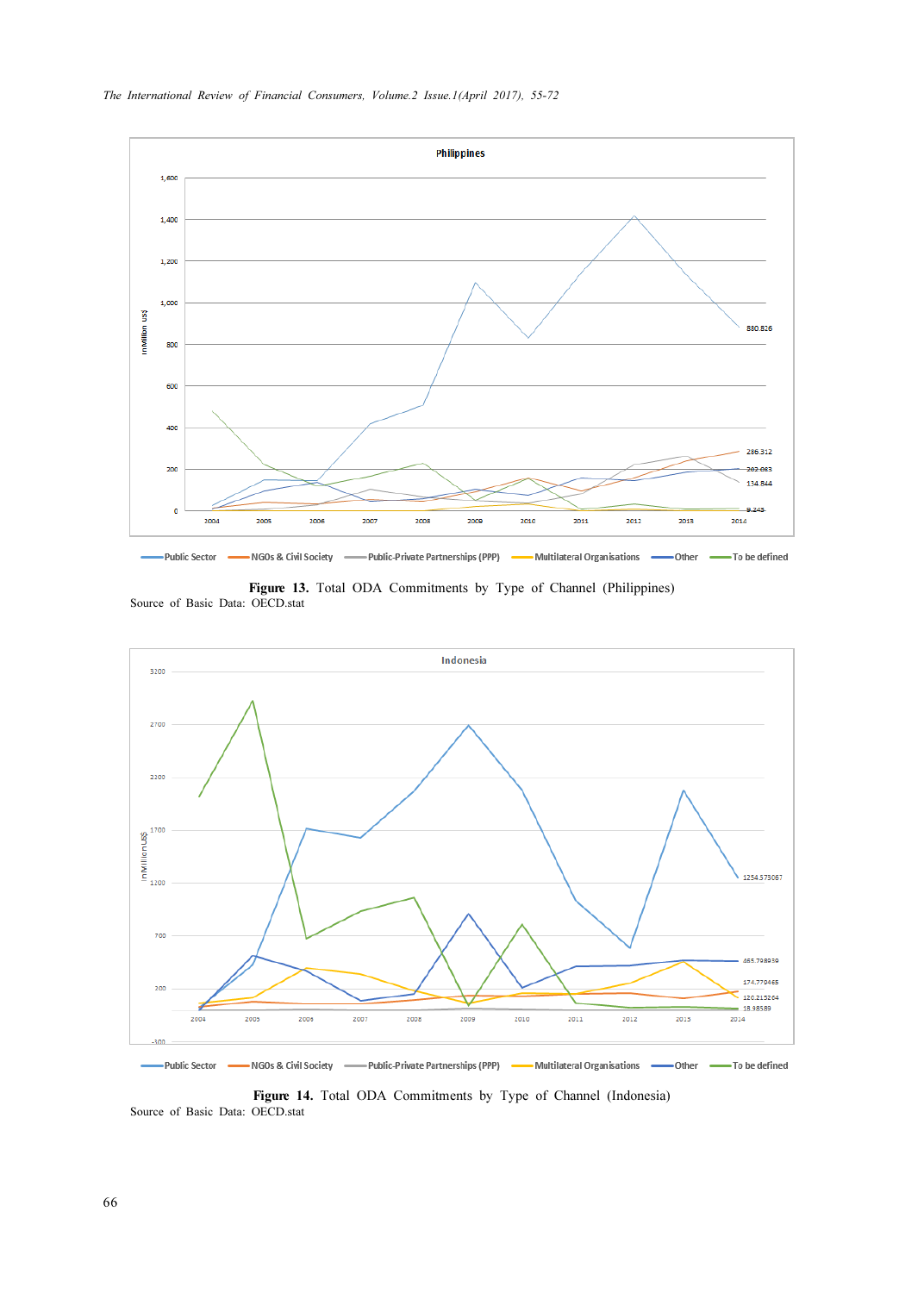

Figure 15. Total ODA Disbursements by Type of Channel (Philippines) Source of Basic Data: OECD.stat



Figure 16. Total ODA Disbursements by Type of Channel (Indonesia) Source of Basic Data: OECD.stat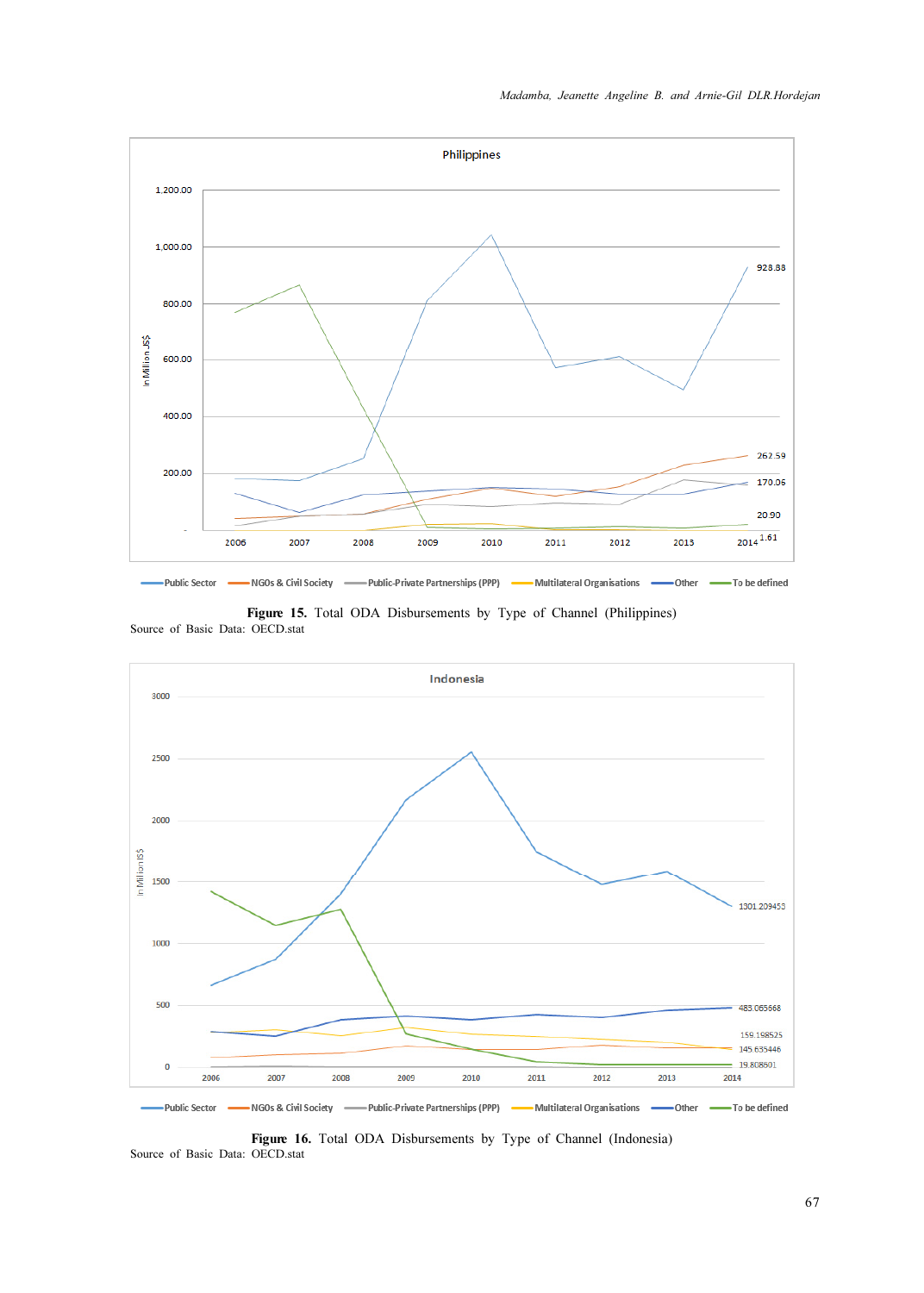

The International Review of Financial Consumers, Volume.2 Issue.1(April 2017), 55-72

Figure 17. Bilateral ODA Commitments to Indonesia by Donor Country Source of Basic Data: OECD.stat



Figure 18. Multilateral ODA Commitments to Indonesia by Donor Institution Source of Basic Data: OECD.stat

Although aid flow to Indonesia, may still be substantial with ODA commitments and disbursements still in the billions of U.S. dollars, the ODA disbursement trend in Indonesia has been declining since 2010 (Figure 16), compared to that of the Philippines which reflected a marked ODA disbursement increase in 2014.

In Figure 17 and 18, a key observation is a general decline in bilateral and multilateral ODA commitments, by donor countries and multilateral groups to Indonesia. While the same trend is not as distinct in bilateral ODA disbursements (Figure 19), a similar declining trend is observed in multilateral ODA disbursements (Figure 20).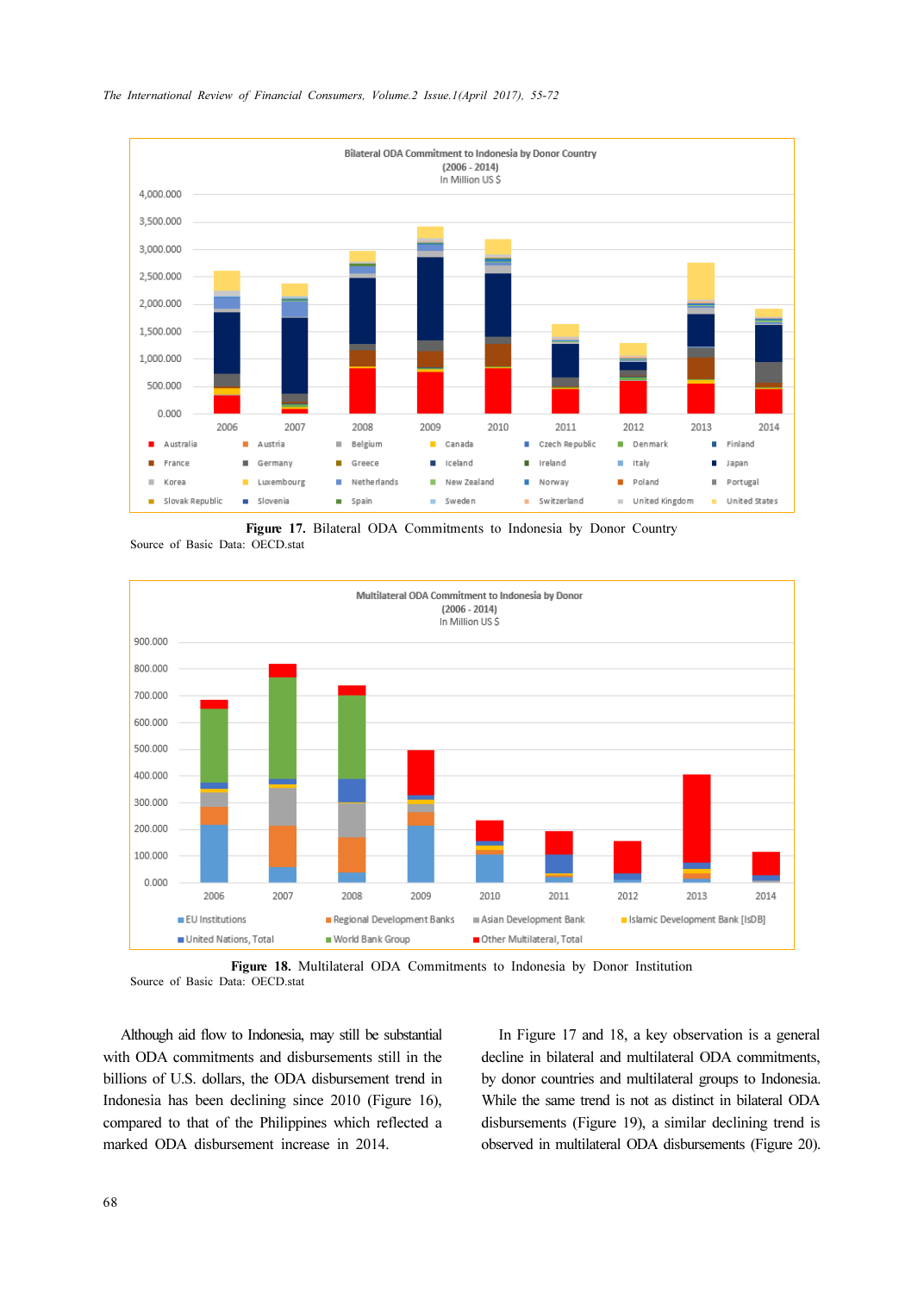





Figure 20. Multilateral ODA Disbursements to Indonesia by Donor Source of Basic Data: OECD.stat

As an active participant in South-South and Triangular Cooperation, Indonesia has demonstrated that such patterns of ODA commitments and disbursements can be explained, by its gradual transformation from being a net recipient country of ODA, to evolving into a donor country. It essentially has been a provider of South-South cooperation, in which developing countries of the Global South, engage in the exchange of resources, technology, and knowledge (The Asia Foundation, 2014). The same could not be said of the Philippines, which is a net recipient of ODA (Figures 7-10).

Before gradually establishing itself as a donor country, Indonesia was predominantly an ODA recipient country, and received significant loans, from bilateral donors such as Japan, Australia and U.S. These three countries figure in the top three list of bilateral donors of the Philippines, based on OECD statistics. Multilateral ODA flow was provided significantly by ADB and World Bank initially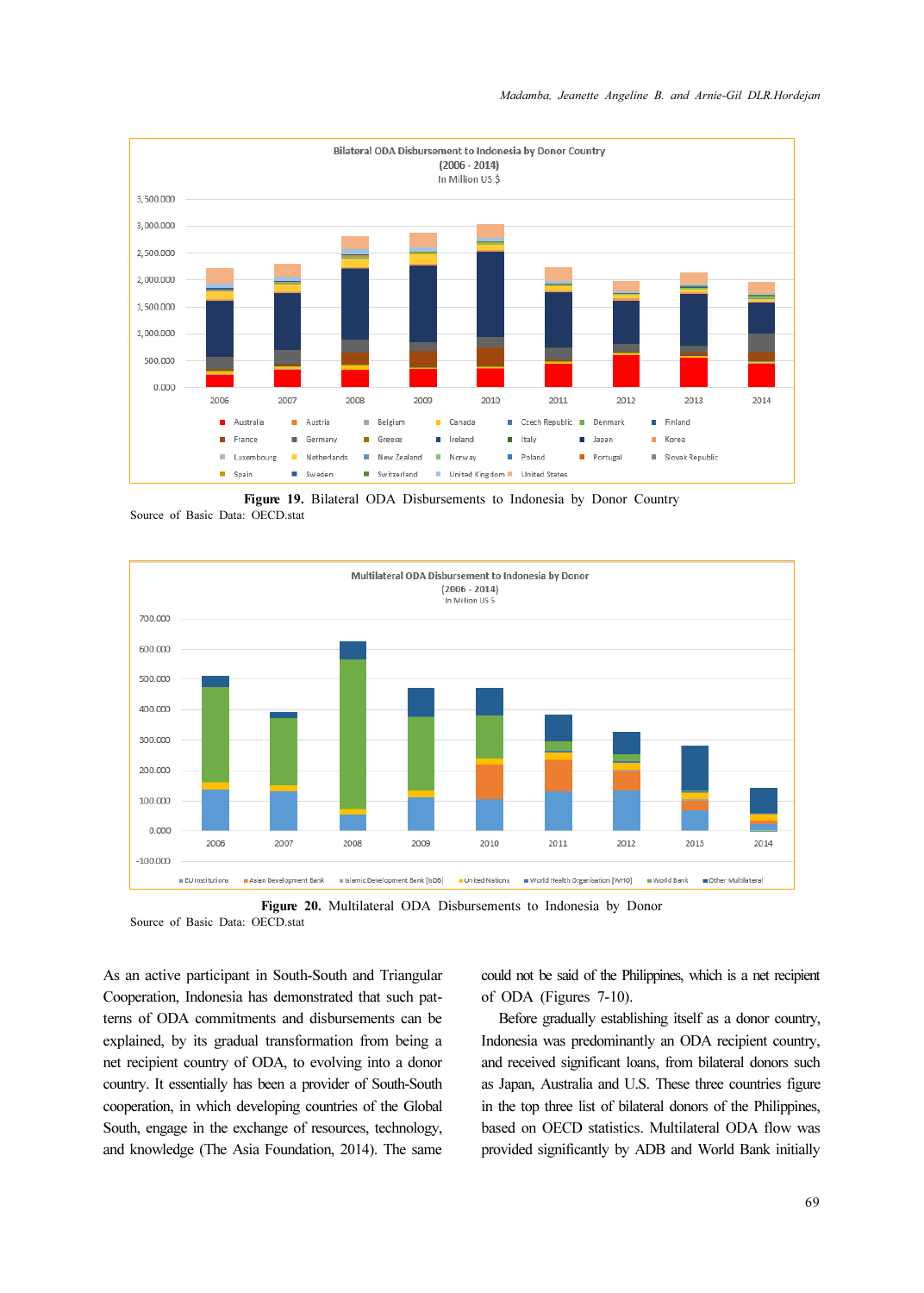from 2006-2008, which focused on infrastructure and public spending projects. By 2010, bilateral and multilateral ODA flow to Indonesia significantly declined, but a surge in aid flow in 2013, was attributed to several disasters such as the Mount Sinabung volcano eruption in North Sumatra, and the South East Asian haze in 2013, which affected and displaced approximately 100,000 Indonesians (Figure 18).

Not surprisingly, other multilateral funding which dominated the flow in 2013, were from other multilateral organizations such as the Global Environment Facility (GEF), and Global Green Growth Institute. GEF is considered the largest public fund, providing projects to improve the global environment such as biodiversity, climate change, international waters, land degradation, and persistent organic pollutants. Global Green Growth, is a South Korea-based organization promoting green growth, whose mission is, to balance economic progress with environmental sustainability.

As corroborated by OECD data summarized in Table 3, the top five donor countries in terms of ODA commitments for the Philippines and Indonesia, are Japan, U.S., Australia, Germany, and France. While Indonesia has the same five countries on its list of top five donor countries in terms of ODA disbursements, the Philippines has Japan, Korea, U.S., France, and Germany. Korea is not amongst Indonesia's top five bilateral ODA donors.

A look at the top five aggregated multilateral ODA commitments and disbursements data by the OECD, reveal different sets of multilateral aid donors for the two countries with EU institutions, Global Fund, International Fund for Agricultural Development (IFAD), Asian Development Bank Special Fund (AsDB) and UNFPA in the list of top five multilateral donors of the Philippines, while for Indonesia, these include other multilateral institutions, the World Bank, EU institutions, Regional Development Bank and ADB (in terms of commitments). As for the top multilateral disbursement donors, the Philippines has

| Philippines (2006 - 2014) |                 |               |                | Indonesia (2006 - 2014) |                          |                      |                    |  |
|---------------------------|-----------------|---------------|----------------|-------------------------|--------------------------|----------------------|--------------------|--|
| Commitment                | In million US\$ | Disbursement  | In million USS | Commitment              | In million<br><b>USS</b> | <b>Disbursement</b>  | In million<br>US\$ |  |
| Japan                     | 4.902.8         | Japan         | 4.818.4        | Japan                   | 9.605.8                  | Japan                | 9,827.5            |  |
| United States             | 1.383.7         | Korea         | 810.2          | Australia               | 5.266.5                  | Australia            | 3,659.1            |  |
| Australia                 | 958.0           | United States | 732.6          | <b>United States</b>    | 2.779.3                  | <b>United States</b> | 2,183.3            |  |
| Germany                   | 486.5           | France        | 364.1          | Germany                 | 2,339.9                  | Germany              | 1.864.0            |  |
| France                    | 391.3           | Germany       | 293.9          | France                  | 1.956.7                  | France               | 1.233.4            |  |

Table 3. Top 5 Aggregated Bilateral ODA Commitments and Disbursements by Donors (Philippines vs. Indonesia)

Source of Basic Data: OECD stat

Table 4. Top 5 Aggregated Multilateral ODA Commitments and Disbursements by Donors (Philippines vs. Indonesia)

| Philippines (2006 - 2014)    |                          |                                         |                    | Indonesia (2006 - 2014)         |                    |                                 |                          |  |
|------------------------------|--------------------------|-----------------------------------------|--------------------|---------------------------------|--------------------|---------------------------------|--------------------------|--|
| <b>Commitment</b>            | In million<br><b>USS</b> | <b>Disbursement</b>                     | In million<br>US\$ | <b>Commitment</b>               | In million<br>US\$ | <b>Disbursement</b>             | In million<br><b>USS</b> |  |
| EU Institutions<br><b>EU</b> | 248.2                    | EU Institutions<br><b>EU</b>            | 398.4              | Other<br>Multilateral           | 995.9              | World Bank                      | 1,473.3                  |  |
| Global Fund                  | 79.9                     | Global Fund                             | 238.9              | World Bank                      | 970.0              | EU<br>Institutions<br><b>EU</b> | 901.5                    |  |
| <b>IFAD</b>                  | 43.0                     | Global<br>Environment<br>Facility [GEF] | 73.6               | Institutions<br>EU<br><b>EU</b> | 685.3              | Other<br>Multilateral           | 693.6                    |  |
| AsDB Special<br>Funds        | 12.9                     | <b>UNFPA</b>                            | 48.1               | Regional<br>Development<br>Bank | 449.1              | ADB                             | 322.4                    |  |
| <b>UNFPA</b>                 | 11.7                     | <b>UNICEF</b>                           | 31.4               | ADB                             | 356.2              | United Nations                  | 190.3                    |  |

Source of Basic Data: OECD.stat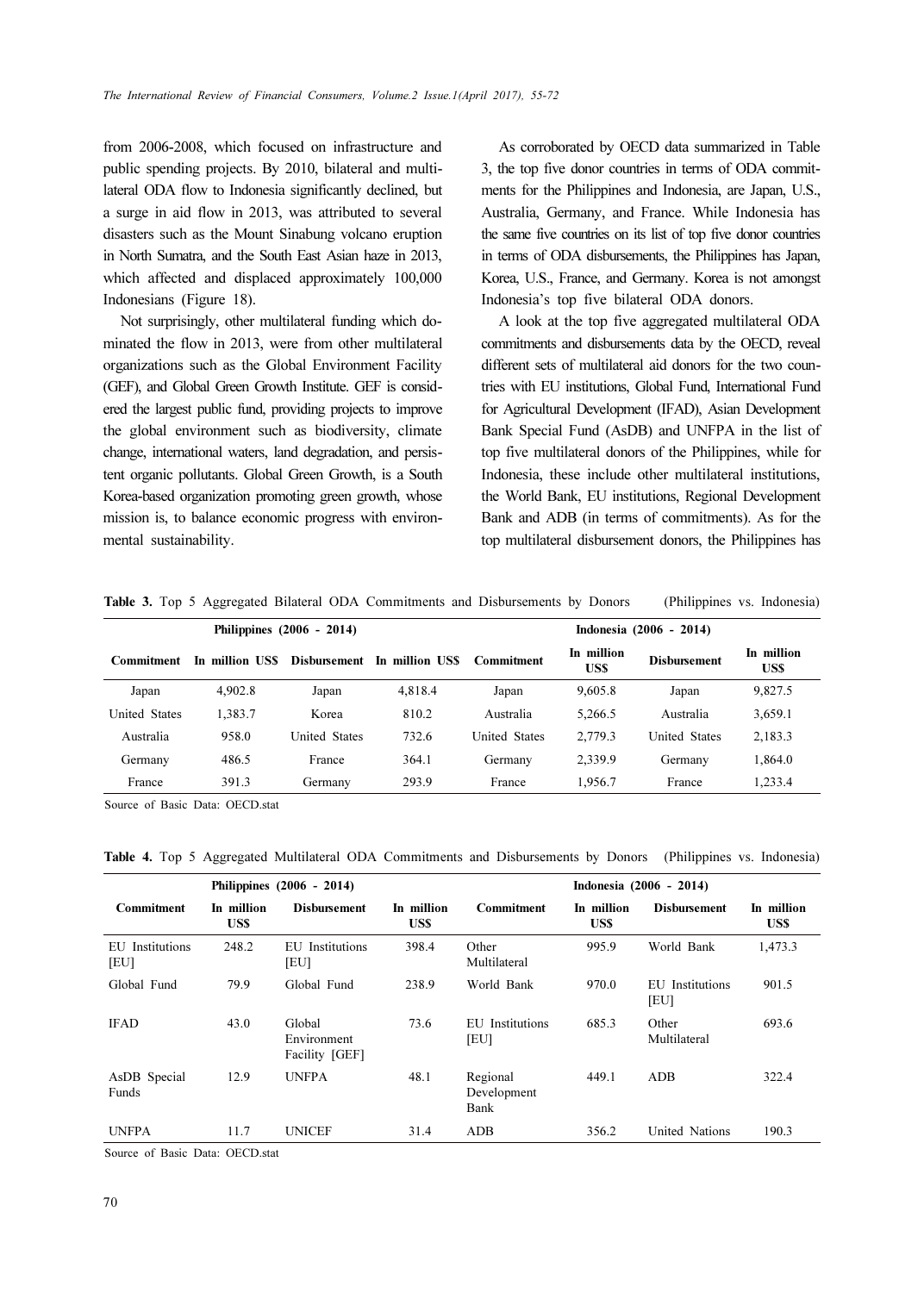EU institutions, Global Fund, GEF, UNFPA, and UNICEF in its top five list while the World Bank, EU institutions, other multilateral institutions, ADB and United Nations, comprise Indonesia's top five as seen in Table 4.

## Ⅴ. Conclusion

For the past 50 years, the total ODA of donors to developing countries has been increasing, with a surge from 2002, and beyond. Trends in Philippines ODA and other overseas capital flow, also appear to follow the world economy. ODA trends plunged during international financial crises and presidencies, marked with widespread corruption. In addition, the type of development capital flow, as well as the extent of such flow during the Philippines' history of receiving ODA, depend on development policies, of the incumbent administration.

For example,, during the Ramos and Aquino administrations, and to a modest with the Macapagal-Arroyo presidency, private flow (DAC4) revealing marked increase and decline, dominated the Philippines ODA landscape from 1994-1999, then again from 2004-2007, and from 2009 and beyond. Total ODA vs. total ODA commitments revealed a converging trend, with the public sector as the main ODA channel. This was evident in ODA commitments and disbursements data, for the Philippines, and Indonesia.

Bilateral ODA commitments recorded a peak in 2012, with Japan emerging as the top donor since 2007, to the present. Japan was likewise a top bilateral ODA donor country, relative to Indonesia.

The EU was the Philippines' major multilateral ODA donor. However, for Indonesia, other multilateral institutions were its main multilateral aid providers. In terms of total aggregate ODA commitments in the Philippines, major donor countries included Japan, the U.S., Australia, Korea, Germany, France, Spain, Canada, Norway, and the U.K. The same countries figured in terms of ODA disbursements in the Philippines, with a nominal change in the ranking, to wit: Japan, the U.S., Australia, Germany, France, Korea, Canada, Spain, U.K., and Norway.

For Indonesia, Japan, Australia, U.S., Germany, and France, were in its top five list of bilateral ODA donor countries, in terms of ODA commitments and disbursements. The Philippines' ODA portfolio increased by 19 percent from \$12.05 billion (USD) in 2013, to \$14.37 billion (USD) in 2014, which appears to because of the international response in the wake of Typhoon Haiyan (Yolanda), which wrought havoc on the Central Philippines in late 2013. For Indonesia, a similar surge in ODA portfolio was observed, after a series of environmental disasters devastated the country.

JICA, the World Bank, and ADB, were the top ODA loan providers, while Australia, the U.S., and the UN System, were the major providers of ODA grants. In 2013 and 2014, the infrastructure sector cornered the largest share of ODA loans (comprising 59 percent in 2013, and 39 percent in 2014), while the social reform and community sector was the primary recipient of ODA grants (accounting for 51.8 percent in 2013, and 37 percent in 2014).

It remains to be seen what the Philippines ODA landscape will be like, when NEDA subjects all ODA once again, to its review process in the next few years, particularly under a new Philippines president. Finally, while the Philippines and Indonesia may have similarities relative to their archipelagic form and location, and geopolitics and vulnerability to extreme weather, these countries also track identically, relative to ODA trends, in terms of channel type, top five bilateral donor countries, and surges in ODA portfolio after environmental disasters. One glaring observation, however, is that it is evident that Indonesia is gradually becoming a donor country, if it has not achieved that status already, while the Philippines remains a net recipient of ODA.

## References

- Amerasinghe, N. and M. Espejo (2006). "Losing the Lead Role: Has Private Capital Flows Edged Out ODA?" Manila, Philippines: Center for Development Management, Asian Institute of Management.
- The Asia Foundation (2014, May). "The Changing Aid Landscape in East Asia: The Rise of Non-DAC Providers." Retrieved March 30, 2016 from https://asiafoundation.org/resources/pdfs/Changin gAidLandscapeinEastAsia.pdf
- CY 2014 ODA Portfolio Review (2014). Pasig City: